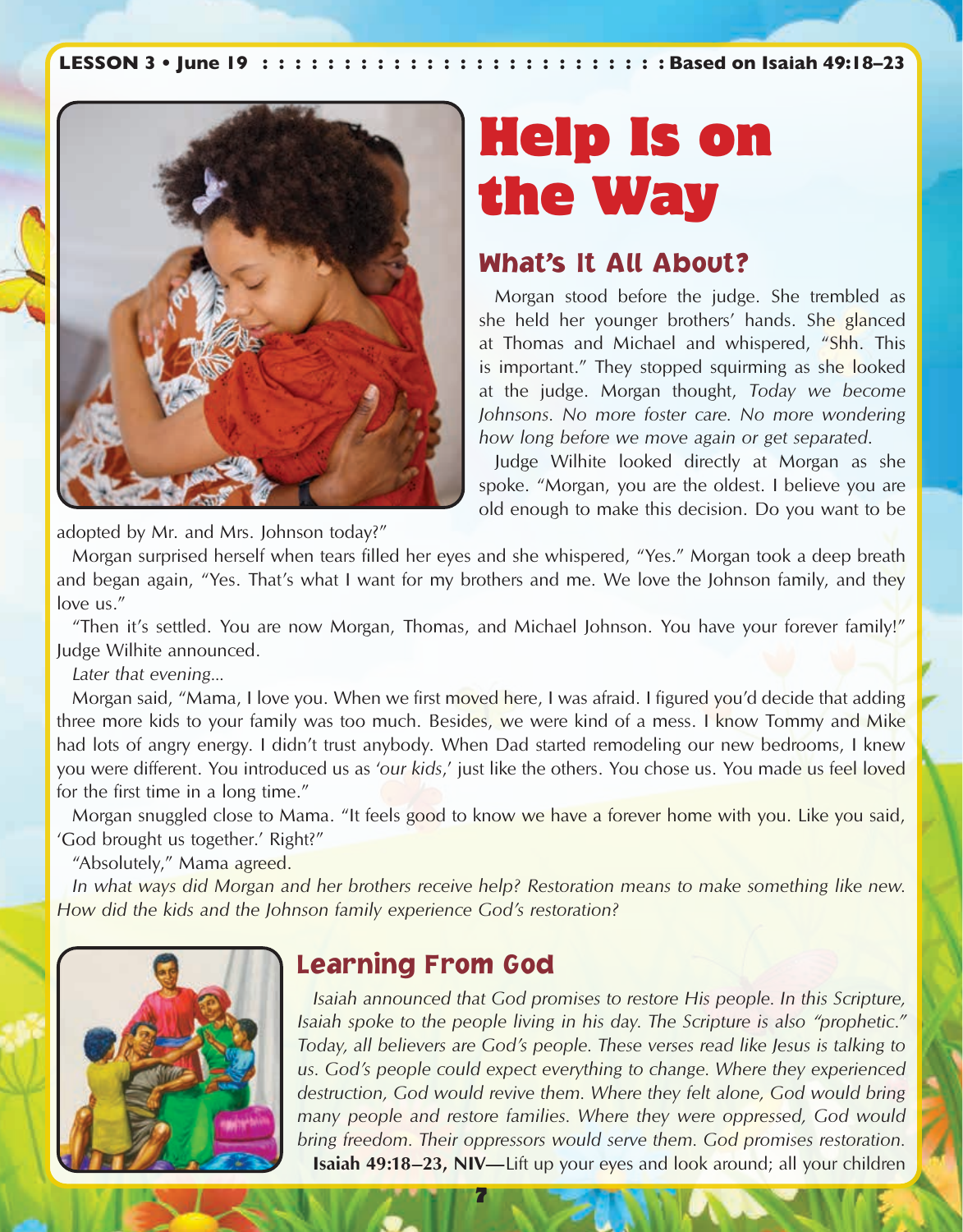gather and come to you. As surely as I live," declares the LORD, "you will wear them all as ornaments; you will put them on, like a bride.

*[V. 18—An amazing change is happening. The Lord*  5. \_\_\_\_\_\_\_\_\_\_\_\_\_\_\_\_\_\_\_\_\_\_\_\_\_\_\_\_\_\_\_\_\_\_\_\_ *says, "Watch. Pay attention."]*

**19** "Though you were ruined and made desolate and your land laid waste, now you will be too small for your people, and those who devoured you will be far away.

*[V. 19—The desolate, wasted destruction disappears.]*

**20** The children born during your bereavement will yet say in your hearing, 'This place is too small for us; give us more space to live in.' **21** Then you will say in your heart, 'Who bore me these? I was bereaved and barren; I was exiled and rejected. Who brought these up? I was left all alone, but these—where have they come from?'" **22** This is what the Sovereign LORD says: "See, I will beckon to the nations, I will lift up my banner to the peoples; they will bring your sons in their arms and carry your daughters on their hips.

*[V. 22—God welcomes all people.]*

**23** Kings will be your foster fathers, and their queens your nursing mothers. They will bow down before you with their faces to the ground; they will lick the dust at your feet. Then you will know that I am the LORD; those who hope in me will not be disappointed."

*[V. 23—Kings and queens now know He is the Lord. No one who believes in Him will be ashamed.]*

## What I Have Learned

Christ brings hope in restoration. What are five results of God's restoration according to Isaiah 49:18–23?

3. \_\_\_\_\_\_\_\_\_\_\_\_\_\_\_\_\_\_\_\_\_\_\_\_\_\_\_\_\_\_\_\_\_\_\_\_

\_\_\_\_\_\_\_\_\_\_\_\_\_\_\_\_\_\_\_\_\_\_\_\_\_\_\_\_\_\_\_\_\_\_\_\_\_\_

1. \_\_\_\_\_\_\_\_\_\_\_\_\_\_\_\_\_\_\_\_\_\_\_\_\_\_\_\_\_\_\_\_\_\_\_\_  $\overline{\phantom{a}}$  $2.$   $\blacksquare$  $\mathcal{L}$  , we have the set of the set of the set of the set of the set of the set of the set of the set of the set of the set of the set of the set of the set of the set of the set of the set of the set of the set of the

 $\mathcal{L}=\mathcal{L}^{\mathcal{L}}$  , where  $\mathcal{L}^{\mathcal{L}}$  , we have the set of  $\mathcal{L}^{\mathcal{L}}$  $\Box$ Keep In Mind

> *"This is what the Sovereign LORD says: 'See, I will beckon to the nations, I will lift up my banner to the peoples; they will bring your sons in their arms and carry your daughters on their hips'"* **(Isaiah 49:22, NIV).**

## Choosing What's Best

 $4.$ 

Look at the first letter of each phrase. Draw lines to match the phrases with letters (on the left) that spell RESTORE. What does God do for you?

| R        | Telling me I am His              |
|----------|----------------------------------|
| E        | Replacing my fears with His calm |
| S        | Encouraging me                   |
| Т        | Equipping me in His Word         |
| $\Omega$ | Saving me from my sin            |
| R        | Overcoming my problems           |
| F        | Rebuilding relationships         |

Read the statements aloud. Do you believe them? Put a star next to the way you want God to restore you right now.

## Doing My Part

8

This week, tell one person how much God wants to love and take care of them. Pray for that person to understand how God shows justice and mercy for all His people. With whom will you share this good news this week? Print that person's name here:

 $\frac{1}{2}$  ,  $\frac{1}{2}$  ,  $\frac{1}{2}$  ,  $\frac{1}{2}$  ,  $\frac{1}{2}$  ,  $\frac{1}{2}$  ,  $\frac{1}{2}$  ,  $\frac{1}{2}$  ,  $\frac{1}{2}$  ,  $\frac{1}{2}$  ,  $\frac{1}{2}$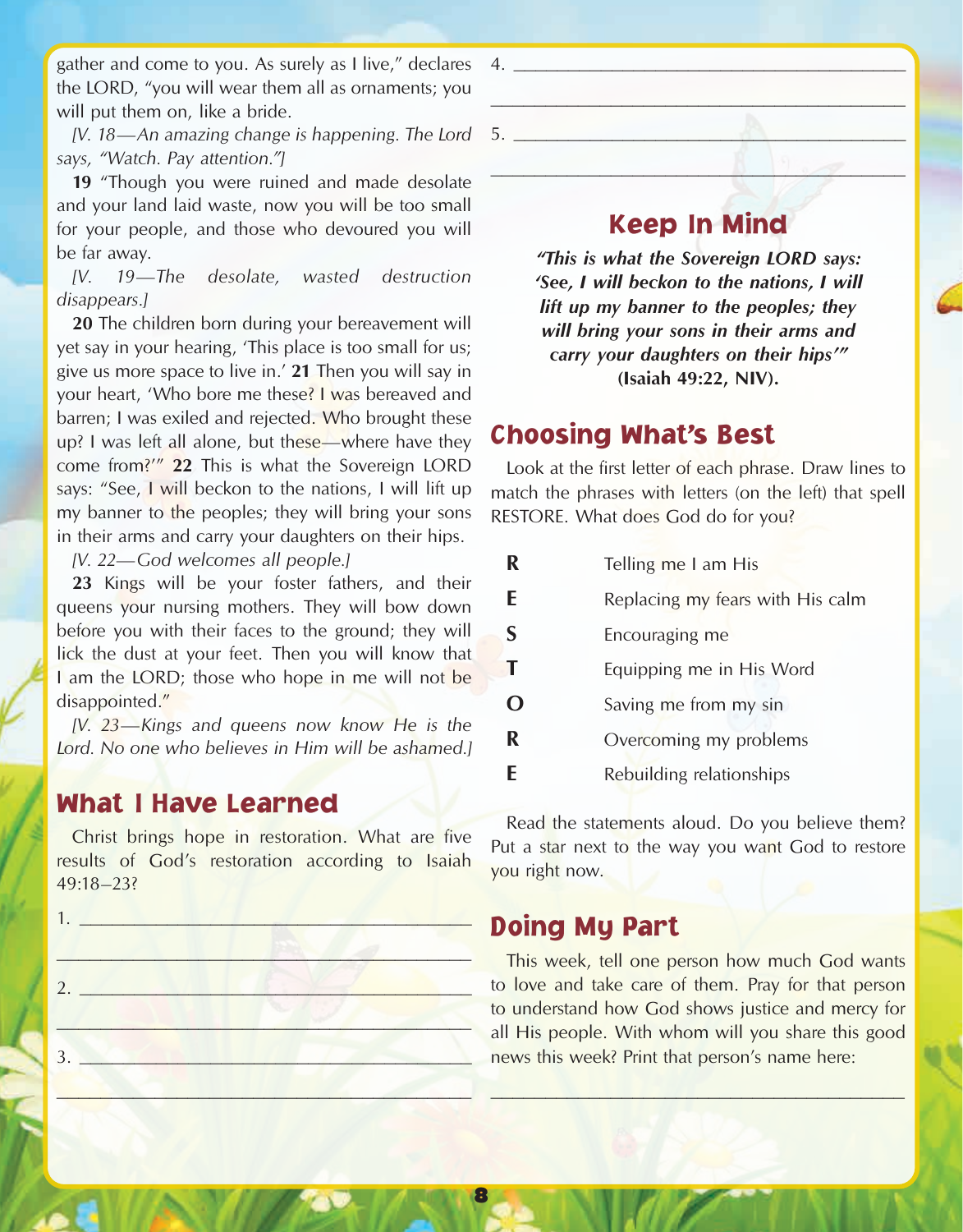

# Teaching Freedom

#### What's It All About?

"Who has heard of the Sahara Desert?" asked Mr. Conner, the science teacher.

Blake's hand shot up along with her classmates. Mr. Conner projected images of the Sahara on the wall and explained.

"The Sahara, a word that comes from the Arabic word for 'desert,' is the largest hot desert in the world. It covers 3,600,000 square miles across most of the northern continent of Africa. Long ago, much of the land was green and fertile. Over time the land has changed. Only

2.5 million people try to live in the desert. They survive by clustering near the few areas of water. Their nomadic life is hard. The desert continues to increase as land erodes and vegetation dies out. In 2007, 11 nations bordering the Sahara decided to do something about the land. They created the Great Green Wall project. Its supporters agree to plant trees on the edge of the Sahara and all the way across Africa, from coast to coast." "That's cool," said Blake, just as the bell rang. "I hope it works."

As usual, Blake met her friend Mica on the bus. Blake told Mica about the Great Green Wall.

"Sometimes I wish I lived in a desert. It couldn't be much worse than living in a noisy house filled with arguing," Mica said. "Just think. Peace and quiet. My home is like a wasteland already—an angry one."

Blake thought for a minute as she worked up her courage to respond. *What if Mica thinks I'm weird?* "Mica, we learn about God's promises at my church. My parents help me understand the Bible, too. God promises to help me all the time. God wants to help you, too. May I pray with you about your situation at home?"

Mica said, "Sure. Who knows? The Great Green Wall is restoring Africa. With your help, the 'Great *God* Wall' will help me. Will you teach me God's promises?"

*What promises from God can Blake share with Mica? A desert is a desolate wasteland. In what ways might Mica's home situation seem like a desert?*



9 9

## Learning From God

*Isaiah gave this prophecy about a century before the people of Israel experienced it. God announced that His people, the Israelites, were called for a purpose. He assured them that His justice would be a light to the people. He promised that people who cherished His law in their hearts had no reason to fear insults from others. God will deliver His people. Isaiah wanted people to listen. Three times, verses begin with "hearken," or pay attention, listen, or hear.*

**Isaiah 51:1–8, NIV—**"Listen to me, you who pursue righteousness and who seek the LORD: Look to the rock from which you were cut and to the quarry from which you were hewn;

*[V. 1—God speaks to all people who seek Him.]*